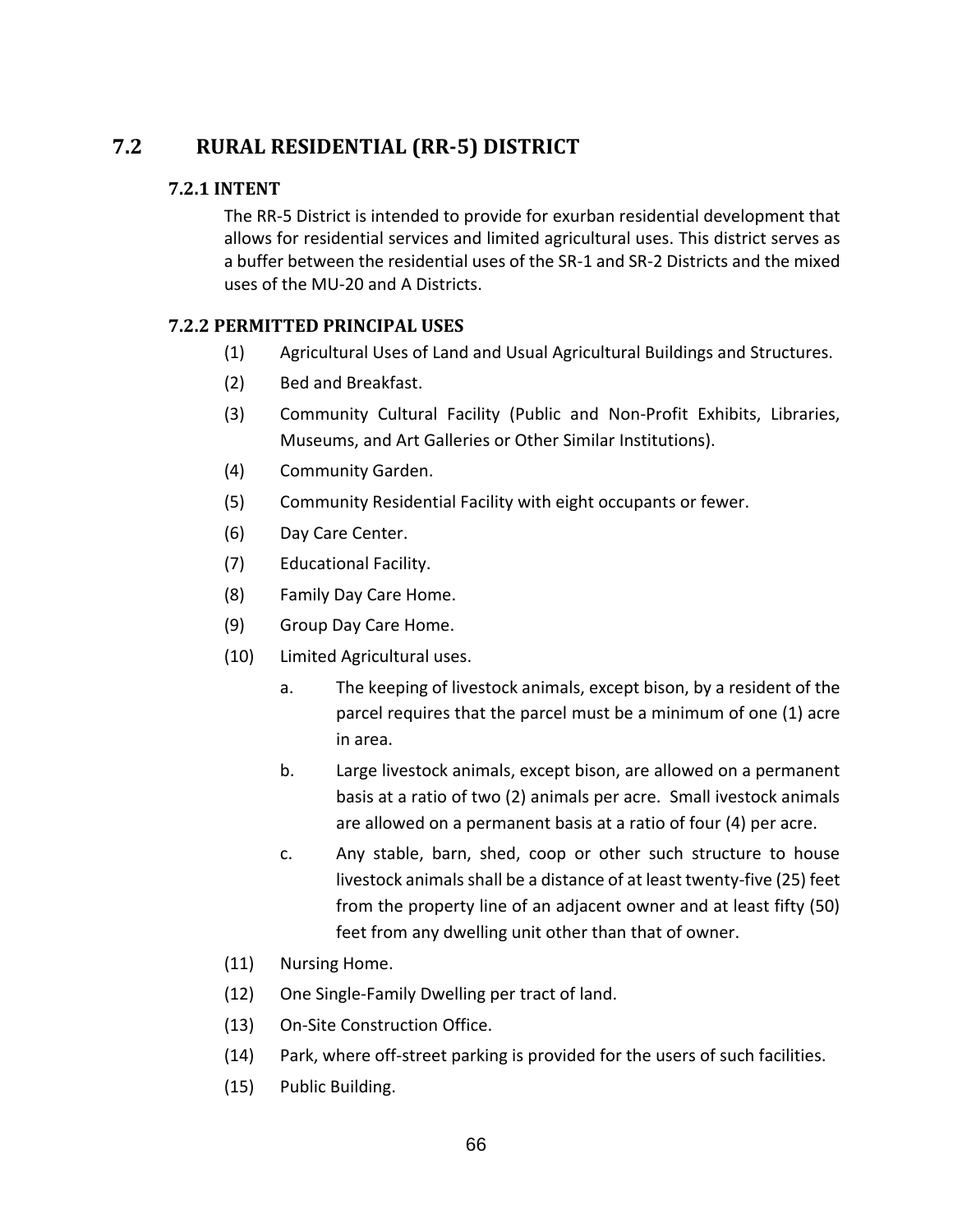- (16) Public Institution.
- (17) Public Safety Facility.
- (18) Retirement Home.
- (19) Worship Facility, where off-street parking is provided as set forth in Section 8.4.

### **7.2.3 PERMITTED ACCESSORY USES LOCATED ON THE SAME LOT WITH THE PRINCIPAL USE**

- (1) Accessory Building/Structure (i.e. carport, bathhouse, greenhouse, gardening shed, recreation room and similar structure) which is customarily used in conjunction with and incidental to a permitted principal use or structure.
- (2) Customary Home Occupation (see definition of Home Occupation and Section 8.16).
- (3) Private Garage (accessory use only).
- (4) Professional Office in a Residence.
- (5) Tower and Studio Facilities related to radio, television broadcasting stations, telecommunications, amateur radio station and/or antenna meteorological towers, residential wind turbines not to exceed 50 kW, Amateur Radio operations, subject to the requirements in Section 8.8 of these regulations.

### **7.2.4 USES PERMITTED UPON ISSUANCE OF A SPECIAL USE PERMIT**

- (1) Community Residential Facility with nine occupants or more.
- (2) Excavation of Sand and Gravel.
- (3) Recreation Building or Area operated by membership clubs for the benefit of members and not for gain.
- (4) Second Dwelling, including accessory dwelling units (examples: 1 single family home with garage apartment; or 1 duplex for two families; or two single family homes).
- (5) Structures meeting the definition of accessory building/structure but without a principal use – residential use only; no commercial use allowed, (not accessory, stand-alone structure).
- (6) Tourist Home.
- (7) Utility Installation, Minor.

#### **7.2.5 GENERAL REQUIREMENTS AS PER SECTION 7.1.**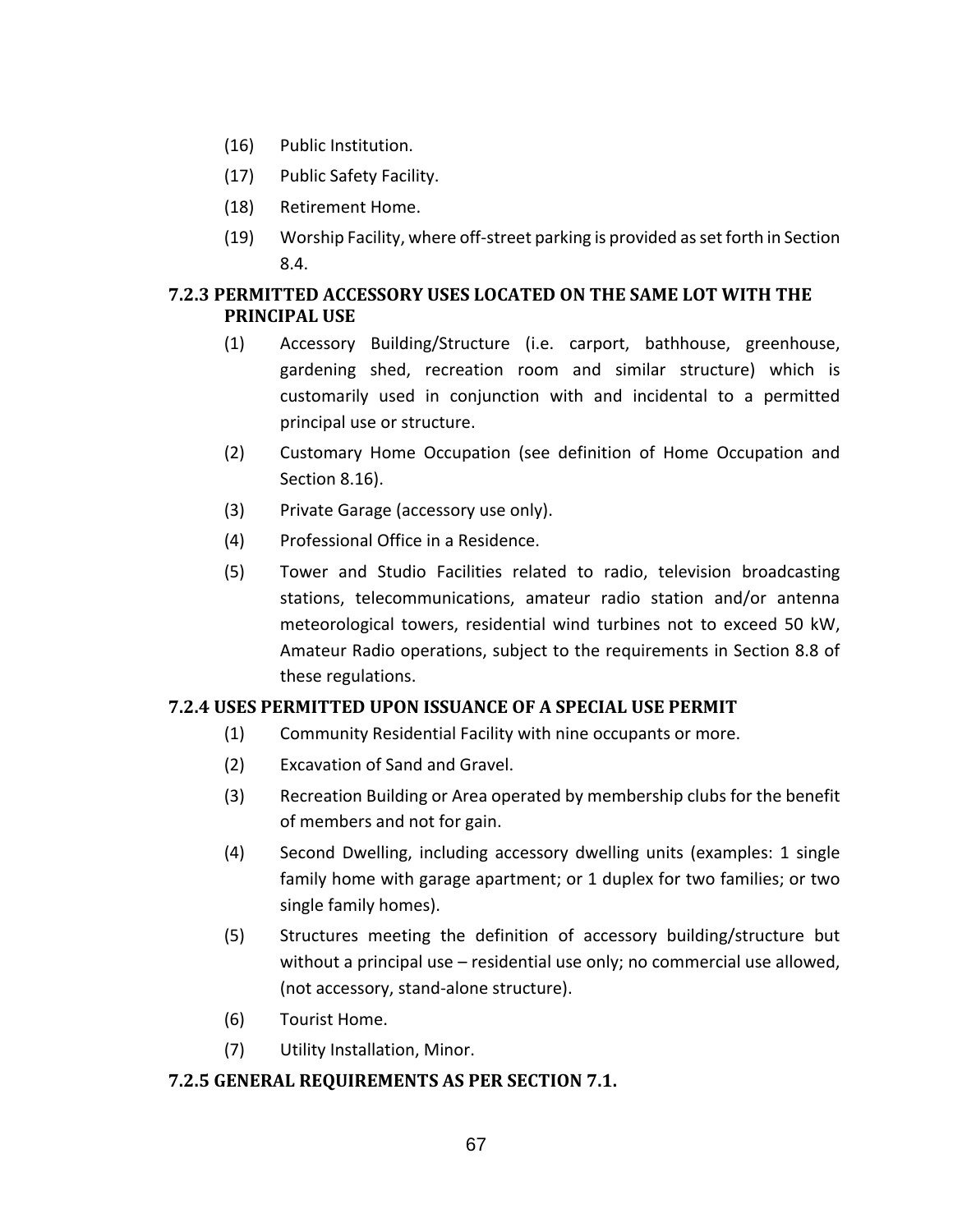## **7.3 SUBURBAN RESIDENTIAL 1 & 2 (SR-1 and SR-2) DISTRICTS**

#### **7.3.1 INTENT**

The SR-1 and SR-2 Districts are intended to provide for low-density suburban residential development in close proximity to the City of Great Falls that allows for limited agricultural uses as well as residential services.

### **7.3.2 PERMITTED PRINCIPAL USES**

- (1) Agricultural Uses of Land and Usual Agricultural Buildings and Structures.
- (2) Community Garden.
- (3) Community Residential Facility with eight (8) occupants or fewer.
- (4) Day Care Center, Family Day Care Home, Group Day Care Home.
- (5) Educational Facility.
- (6) Limited Agricultural Uses.
	- a. The keeping of livestock animals, except bison, by a resident of the parcel requires that the parcel must be a minimum of one (1) acre in area.
	- b. Large livestock animals, except bison, are allowed on a permanent basis at a ratio of two (2) animals per acre. Small ivestock animals are allowed on a permanent basis at a ratio of four (4) per acre.
	- c. Any stable, barn, shed, coop or other such structure to house livestock animals shall be a distance of at least twenty-five (25) feet from the property line of an adjacent owner and at least fifty (50) feet from any dwelling unit other than that of owner.
- (7) Nursing Home.
- (8) One Single-Family Dwelling per tract of land.
- (9) On-Site Construction Office.
- (10) Park, where off-street parkng is provided for the users of such facilities.
- (11) Public Building.
- (12) Public Institution.
- (13) Public Safety Facility.
- (14) Retirement Home.
- (15) Worship Facility where off-street parking is provided as set forth in Section 8.4.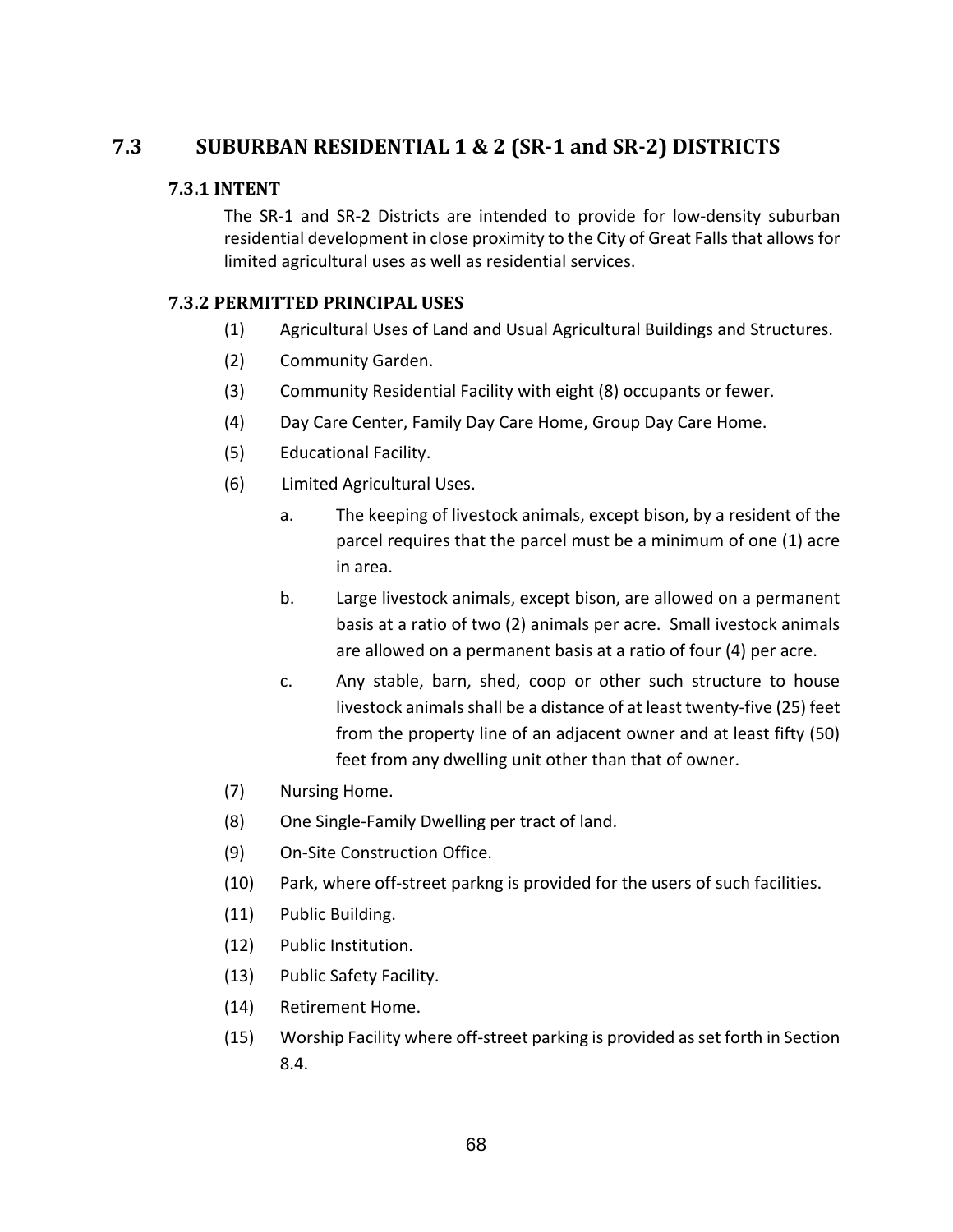### **7.3.3 PERMITTED ACCESSORY USES LOCATED ON THE SAME LOT WITH THE PERMITTED PRINCIPAL USE**

- (1) Accessory Building / Structure (i.e. carport, bathhouse, greenhouse, gardening shed, recreation room and similar structure) which is customarily used in conjunction with and incidental to a permitted principal use or structure.
- (2) Customary Home Occupation (see definition of Home Occupation and Section 8.16).
- (3) Private Garage (accessory use only).
- (4) Professional Office in a Residence.
- (5) Tower and Studio Facilities related to radio, television broadcasting stations, telecommunications, amateur radio station and/or antenna meteorological towers, residential wind turbines not to exceed 50 kW, Amateur Radio operations, subject to the requirements in Section 8.8 of these regulations.

### **7.3.4 USES PERMITTED UPON ISSUANCE OF A SPECIAL USE PERMIT**

- (1) Use permitted upon issuance of a special permit as set forthunder RR-5 District regulations may be used in the SR-1 and SR-2 Districts.
- (2) Bed and Breakfast.

### **7.3.5 GENERAL REQUIREMENTS AS PER SECTION 7.1.**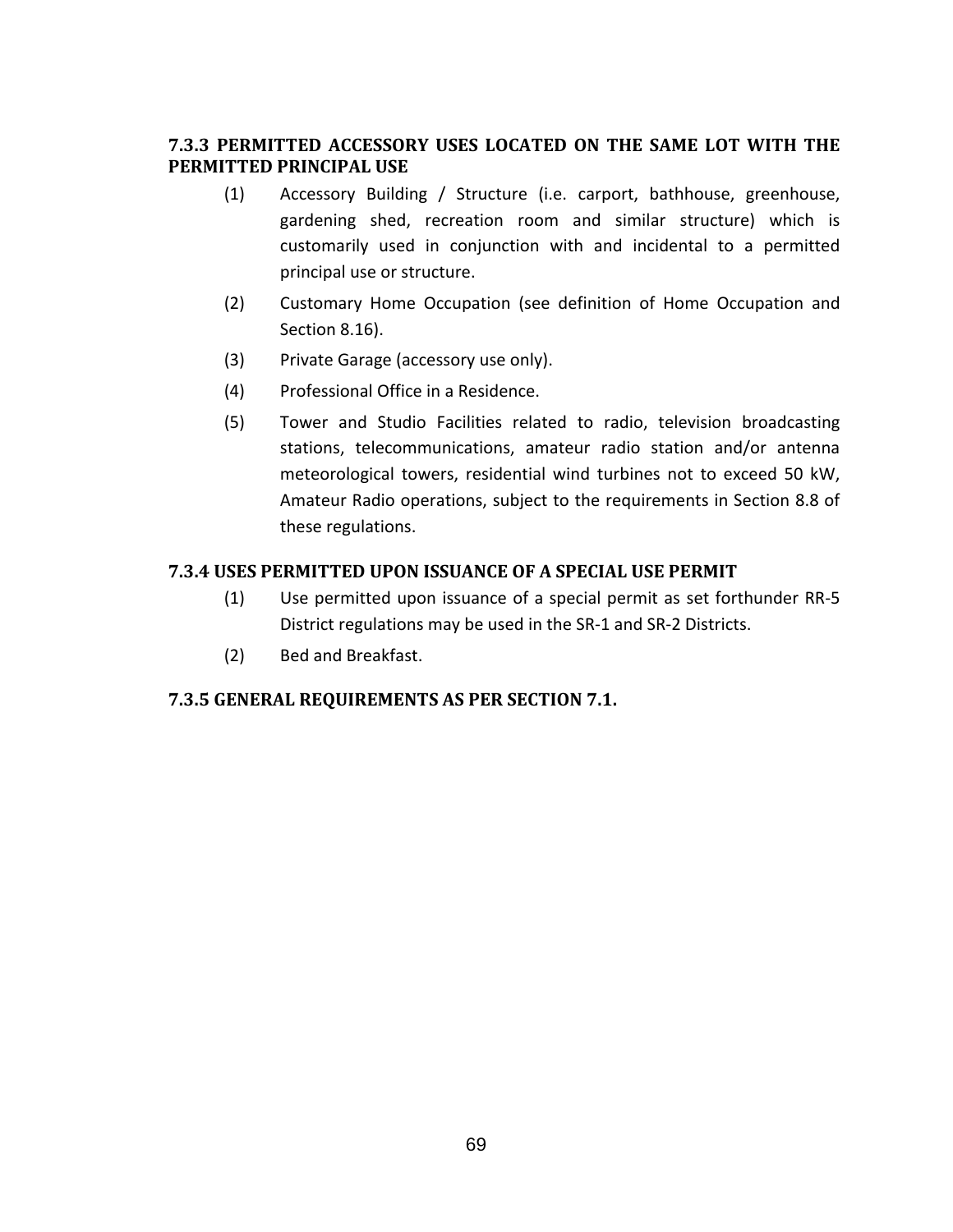# **SECTION 10. STANDARDS FOR SPECIAL USE PERMITS**

# **10.1 GENERAL PROVISIONS**

A special use is a use for which conformance to additional standards will be required and shall be deemed to be a permitted use in its respective district, subject to the standards and requirements set forth herein, in addition to other applicable requirements of these regulations. All such uses are hereby said to possess characteristics of such unique and special forms that each specific use shall be considered as an individual case.

A Special Use Permit may be issued only upon meeting all requirements in these regulations for a specific use which is explicitly mentioned as one of the "Uses Permitted Upon Issuance of a Special Use Permit" within the respective zoning districts contained in Section 7 or Section 8.1.5 hereof. After the public hearing is closed, the Zoning Board of Adjustment can approve, deny, or approve with conditions the Special Use Permit. A separate Special Use Permit shall be required per each tract of land. The Special Use Permit fee shall be that listed in the Cascade County Planning Department's Fee Schedule.

## **10.2 REQUIRED PLAN**

An Applicant must notify the Planning Department and request a pre-application meeting. The pre-application meeting will be scheduled within thirty (30) days of the request. At this meeting, staff will indicate the necessary information, process, and timeline for the special use permit process, including a signed Use Statement Form.

The application for a Special Use Permit must include the following and any additional materials requested by Planning Staff during a pre-application meeting or relevant to the Special Use Permit:

- (1) A Special Use Permit Application signed by the land owner and by the Applicant if different from the land owner.
- (2) A vicinity map of the parcels and surrounding area clearly identifying the location of the property.
- (3) A legal description of the property.
- (4) A lot layout plan may be required indicating some or all of the following:
	- a. Identify any covenants, liens, easements, or any other encumbrances upon the parcel. If a description will not suffice, provide copies or exhibits when necessary.
	- b. The land area of the parcel (found on deed, subdivision plat or certificate of survey at the County Clerk and Recorder's Office or Planning Department).
	- c. Describe the existing land use of the parcel and neighboring areas.
	- d. Describe the anticipated impact upon neighboring property.
	- e. On a Site Plan, indicate the dimensions of the property under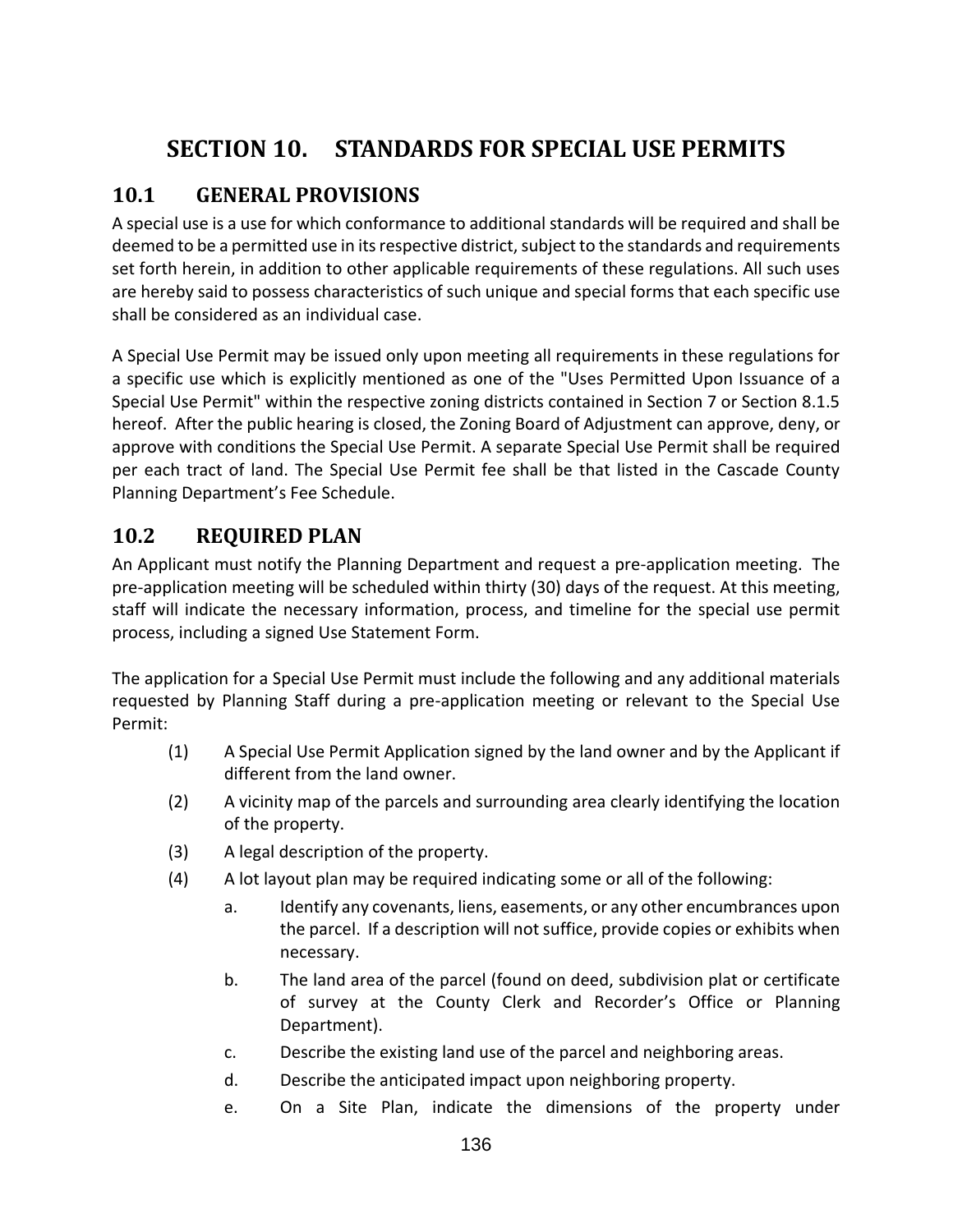consideration, the size and placement of existing structures, parking areas and landscaping areas.

- f. On a Site Plan, indicate the location of existing curb cuts or access points, traffic access and circulation, drives, signs, exterior lighting, required yards and open spaces, landscaping, and screening.
- g. On a Site Plan, indicate the location of any existing utilities such as water, sewer, gas, electricity, storm sewer, rivers, creeks, streams, irrigation ditches, easements, historical land marks, or any other items that may affect the application and/or other pertinent information as required in Section 10.5 that may be necessary to determine if the special use meets the requirements of these regulations.

## **10.3 PUBLIC NOTIFICATION**

A public hearing shall be required for all special use permit applications heard by the ZBOA. Notice shall be provided for as set by MCA § 7-1-2121. The notice shall be published in a newspaper of general circulation in Cascade County, twice with at least six (6) days separating each publication.

The owner of the property for which a special use is sought, or their agent and all adjacent land owners shall be notified of the hearing by certified mail. At the public hearing, the ZBOA will hear testimony from proponents and opponents of the special use permit application. After the public hearing is closed, the ZBOA may approve, deny, approve with conditions, or table for further consideration until the next ZBOA meeting, the special use permit.

# **10.4 EXPIRATION**

A Special Use Permit Application, once deemed sufficient and prior to the hearing by the ZBOA, shall be scheduled for the next Board meeting unless a hold request is submitted. Only the Applicant may submit a hold request to the Planning Department and a hold request must include a set timeline for lifting the hold. No request to place an application on hold shall exceed six (6) months. An application shall expire after being on hold for six (6) months, or a material change to the application has been submitted. Upon expiration, a new Special Use Permit must be applied for.

The ZBOA approval of the Special Use Permit shall be valid for only one particular use and shall expire one year after the date of the approval if construction or the use has not started. The Zoning Administrator may grant a one-time only six (6) month extension on the ZBOA approval.

The Special Use Permit shall expire if the use ceases for six (6) months for any reason. Any further extension requests must be granted by the ZBOA prior to the date of expiration.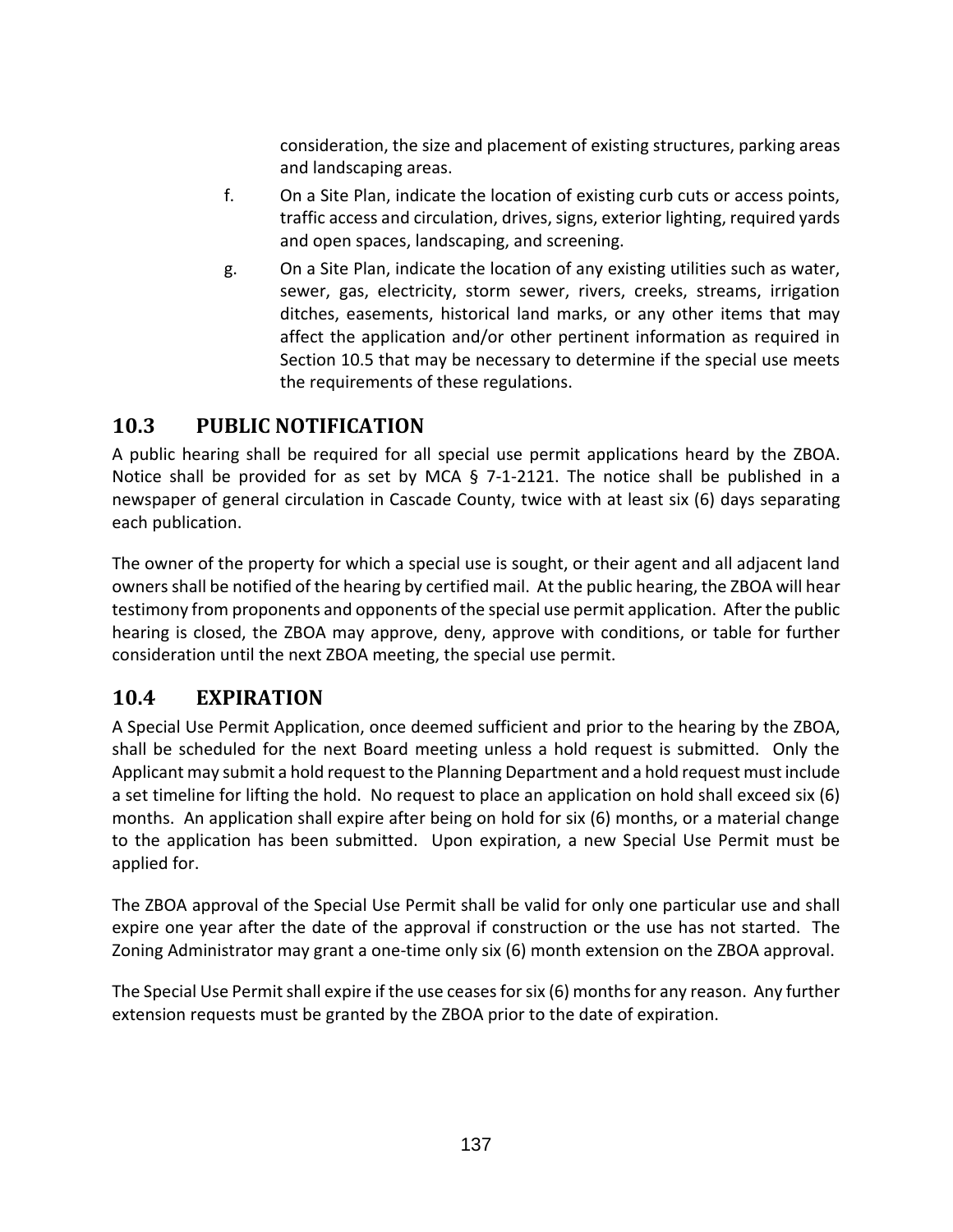# **10.5 EXISTING VIOLATIONS**

No permit shall be issued for a special use where there is an existing violation of these regulations or any other existing violations of Cascade County, State, or Federal Regulations or laws, or for delinquent county taxes.

# **10.6 STANDARDS APPLICABLE TO ALL SPECIAL USES**

Before the ZBOA can approve any Special Use Permit, it must first reach each of the following conclusions:

- (1) Conditions may be required that the ZBOA determines if implemented, will mitigate potential conflicts in order to reach these conclusions.
- (2) The proposed development will not materially endanger the public health or safety. Considerations are the following:
	- a. Traffic conditions in the vicinity, including the effect of additional traffic on streets and street intersections, and sight lines at street intersections and approaches.
	- b. Provision of services and utilities, including sewer, water, electrical, telecommunications, garbage collections, and fire protection.
	- c. Soil erosion, sedimentation, and storm water runoff.
	- d. Protection of public, community, or private water supplies, including possible adverse effects on surface waters or groundwater.
- (3) The proposed development will not substantially injure the value of adjoining property or is a public necessity. Considerations are the following:
	- a. The relationship of the proposed use and the character of development to surrounding uses and development, including possible conflicts between them and how these conflicts will be resolved.
	- b. Whether the proposed development is so necessary to the public health, safety, and general welfare of the community or County as a whole as to justify it regardless of its impact on the value of adjoining property.
- (4) The proposed development will be in harmony with the area in which it is located. Considerations are the following:
	- a. The relationship of the proposed use and the character of development to surrounding uses and development, including possible conflicts between them and how these conflicts will be resolved.
- (5) The proposed development will be consistent with the Cascade County Growth Policy. Considerations are the following:
	- a. Consistency with the Growth Policy objectives for the various planning areas, its definitions of the various land use classifications and activity centers, and its locational standards.
	- b. Consistency with the municipal and joint land use plans incorporated by the Growth Policy.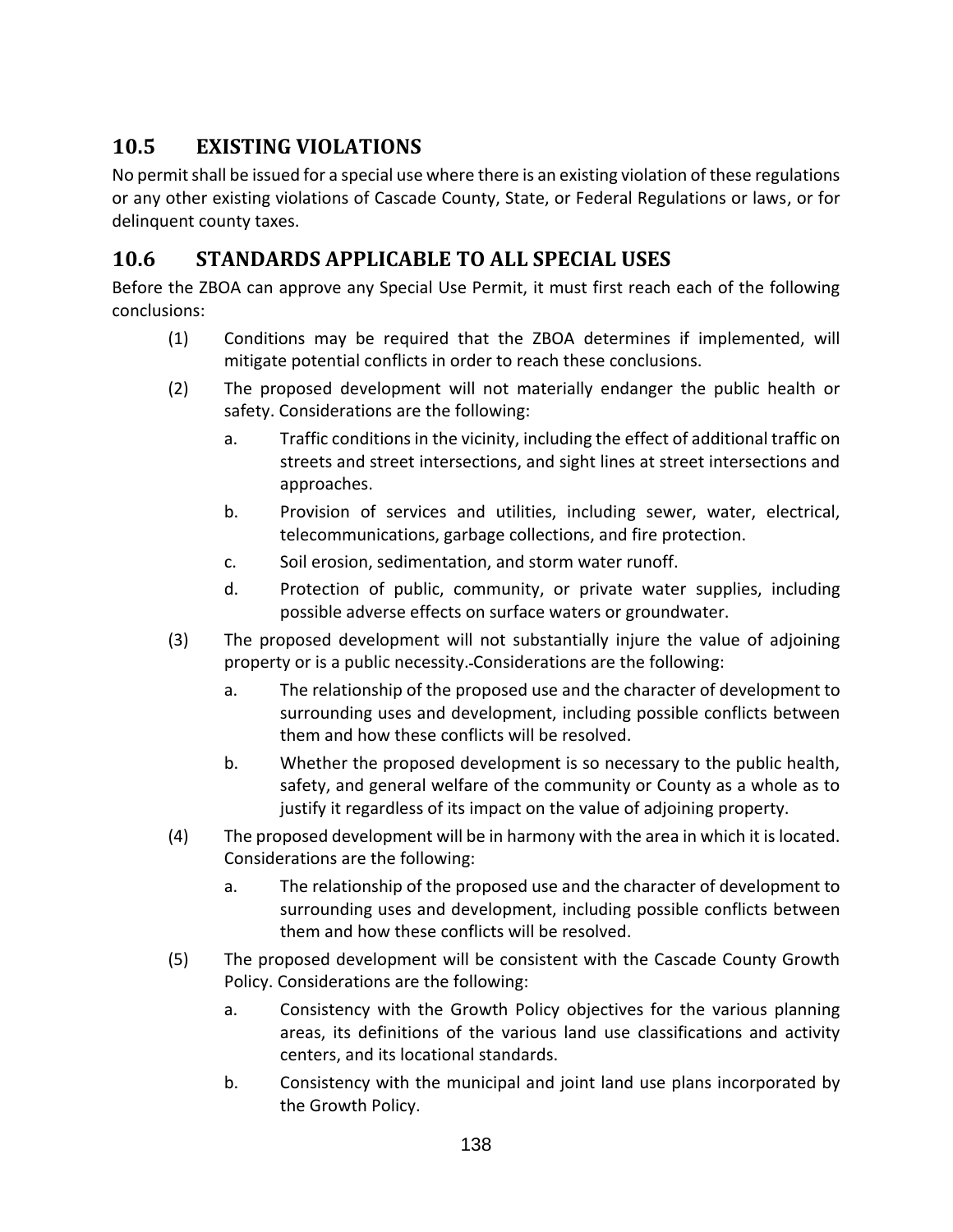# **10.7 OPERATIONS**

Operations in connection with Special Use Permits shall not be more objectionable to nearby properties by reason of noise, fumes, vibrations, or flashing lights, than would be the operation of any permitted use.

## **10.8 STAFF REVIEW**

After an application is reviewed by the Planning Staff and deemed to be complete, staff will proceed with notification of adjoining property owners, posting of the notification of public hearings, and determine the date, time, and place for the public hearing to occur before the ZBOA.

# **10.9 ZONING BOARD OF ADJUSTMENT REVIEW**

In reviewing Special Use Permit Applications, the ZBOA will hold a public hearing to allow the staff, petitioner, and other interested parties to present competent, substantial, and material factual evidence relating to the required conclusions. The Board will then discuss the petition and make findings of fact supported by the presented evidence. Based on those findings, the Board will decide whether or not it can reach each of the required conclusions. The Board may approve a petition only if it reaches all of the required conclusions. The Board may approve a petition subject to conditions reasonably necessary to carry out the purposes of this ordinance.

**Note:** The petitioner bears the burden of presenting sufficient factual evidence to support findings of fact that allow the Board to reasonably reach each of the required conclusions.

After hearing presented evidence and the Board's discussion, the petitioner may ask the Board's permission to revise the petition to address raised concerns. If the Board grants the request, the Board may either adjust conditions to the Special Use Permit or table the review process until the next ZBOA meeting to allow all interested parties the ability to submit additional comments to the revised petition.

If the petition is approved, the Planning Staff will prepare and issue the petitioner a Conditional Letter of Approval indicating the conditions upon which the Special Use Permit will be issued. Once the petitioner satisfies the conditions set forth by the ZBOA, the Planning Staff will issue the Special Use Permit.

# **10.10 APPEALING ZONING BOARD OF ADJUSTMENT DECISION**

Appeals of the ZBOA decision shall follow the process as outlined in Section 12 of these regulations.

# **10.11 REVOCABILITY**

A violation of a Special Use Permit will be treated as any other violation under Section 13 of these regulations.